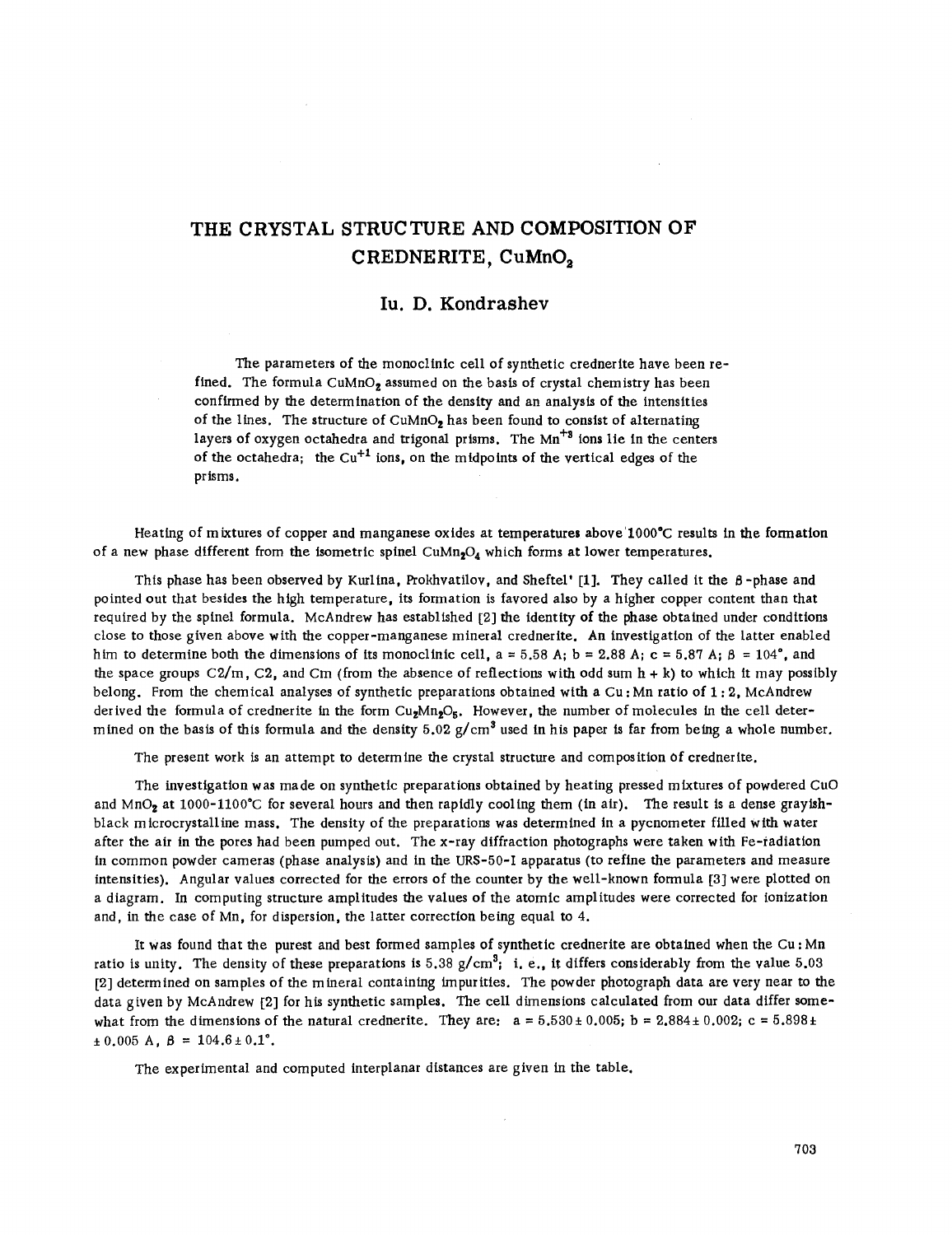|                                                                                                                                                                                                                                                                                                                                                        |                                                                                                                                                        | Interplanar distances and intensities of the lines of $CuMnO2$                                                                                                                                                                                                                          |                                                                                                                                                                                                                                                                                                                                                                                                   |                                                          |                                                                                                                       |                                                                                                                                                                                                                                                                       |                                                                                                                                                        |                                                                                                                                                                                                                                                                                                                                                                 |                                                                                                                                                                                                                                                                                                                                                                                  |                                                                                                                                                                                   |                                                       |
|--------------------------------------------------------------------------------------------------------------------------------------------------------------------------------------------------------------------------------------------------------------------------------------------------------------------------------------------------------|--------------------------------------------------------------------------------------------------------------------------------------------------------|-----------------------------------------------------------------------------------------------------------------------------------------------------------------------------------------------------------------------------------------------------------------------------------------|---------------------------------------------------------------------------------------------------------------------------------------------------------------------------------------------------------------------------------------------------------------------------------------------------------------------------------------------------------------------------------------------------|----------------------------------------------------------|-----------------------------------------------------------------------------------------------------------------------|-----------------------------------------------------------------------------------------------------------------------------------------------------------------------------------------------------------------------------------------------------------------------|--------------------------------------------------------------------------------------------------------------------------------------------------------|-----------------------------------------------------------------------------------------------------------------------------------------------------------------------------------------------------------------------------------------------------------------------------------------------------------------------------------------------------------------|----------------------------------------------------------------------------------------------------------------------------------------------------------------------------------------------------------------------------------------------------------------------------------------------------------------------------------------------------------------------------------|-----------------------------------------------------------------------------------------------------------------------------------------------------------------------------------|-------------------------------------------------------|
| hkl                                                                                                                                                                                                                                                                                                                                                    | $\mathbf{d}_{\exp}$                                                                                                                                    | $d_{comp}$                                                                                                                                                                                                                                                                              | $\mathbf{F}_{\mathbf{comp}}$                                                                                                                                                                                                                                                                                                                                                                      | $\mathbf{F_{comp}^F}$                                    | $F^2_{exp}P$                                                                                                          | hkl                                                                                                                                                                                                                                                                   | $d_{exp}$                                                                                                                                              | $\frac{\rm d}{\rm comp}$                                                                                                                                                                                                                                                                                                                                        | $\mathbf{F}_{\text{comp}}$                                                                                                                                                                                                                                                                                                                                                       | $\mathbf{F_{comp}^{p}}$                                                                                                                                                           | axp <sub>d</sub><br>E,                                |
| (10)1<br>002<br>201<br>200<br>110<br><b>111</b><br>$\overline{2}02$<br>201<br>111<br>$\overline{1}12$<br>003<br>112<br>$\bar{2}03$<br>202<br>$\overline{1}13$<br>$\bar{3}11$<br>310<br>$\bar{3}$ 12<br>113<br>020<br>004<br>$\overline{2}04$<br>311<br>203<br>021<br>$\bar{4}01$<br>$\overline{4}02$<br>400<br>$\bar{3}$ 13<br>$\overline{1}14$<br>022 | 2.849<br>2.672<br>2,534<br>2.428<br>2.252<br>$\sim$<br>2,220<br>1.897<br>1.741<br>1.615<br>1.548<br>1.439<br>1,424<br>1.412<br>1.391<br>1.332<br>1,284 | 5.696<br>2.848<br>12.693<br>12.672<br>2.534<br>2.425<br>2,252<br>2.213<br>2.219<br>2.017<br>1,899<br>1.789<br>1.773<br>1.741<br>1.615<br>1.548<br>1.514<br>1,475<br>1.439<br>1,439<br>1.424<br>1,413<br>1,391<br>1.391<br>1.382<br>1.382<br>1,346<br>11.338<br>l1.331<br>1,310<br>1.284 | 3.5<br>$+30.3 29$<br>$-16.4$ 9\64<br>$+42.055$<br>$-18.6 23$<br>$+37.186$<br>$+25,1 20$<br>$+ 0.8$<br>$+26.444$<br>$-0.5$<br>$-17.3$<br>7.8<br>$-10.6$<br>$+32.6 33$<br>$+33.972$<br>$+35.0 77$<br>$-8.44$<br>3.911<br>$+32.6 66$<br>$+32.9 34]$<br>$+25.3 20$<br>$+31.1 30$<br>$+20.3 26$<br>$-12.7$<br>5.9<br>$-14.3 6$<br>$+23.5 17$<br>$+22.3 15$ լ<br>$+23.1 33)$<br>$-10.3 6$<br>$+20.7 27$ | $\theta$<br>0<br>0<br>9<br>4<br>3<br>100<br>5<br>1<br>48 | 24<br>81<br>21<br>95<br>21<br>—∙<br>40<br>6<br>27<br>60<br>88<br>100<br>20<br>27<br>31<br>18<br>39<br>$\overline{22}$ | $\bar{2}21$<br>220<br>403<br>401<br>312<br>$\bar{2}22$<br>221<br>114<br>$\overline{3}14$<br>$\bar{2}05$<br>023<br>204<br>005<br>404<br>$\bar{2}23$<br>402<br>222<br>$\overline{1}15$<br>313<br>511<br>$\bar{3}$ 15<br>024<br>$\bar{2}24$<br>510<br>$\bar{4}05$<br>223 | 1.267<br>(1.231)<br>1.213<br>-----<br>----<br>----<br>---<br><u></u><br>1.127<br>1.109<br>1.088<br>1,075<br>1.028<br>1.009<br>$\overline{\phantom{0}}$ | 1.269<br>1,267<br>1.251<br>1,233<br>1,232<br>1.212<br>1,206<br>1.182<br>1.170<br>1,158<br>1,147<br>1.142<br>1.139<br>1.125 <sub>8</sub><br>$1.117_8$<br>1.113 <sub>0</sub><br>1.109 <sub>5</sub><br>1.088 <sub>5</sub><br>1.076 $_6$<br>$1.028_1$<br>1.021 $\alpha$<br>$1.012_2$<br>1.008 <sub>2</sub><br>$1.001_5$<br>1.000 <sub>o</sub><br>1.000 <sub>o</sub> | $-11.4$<br>$\left. \begin{matrix} -41.4 & 8 \ +26.8 & 45 \end{matrix} \right  53$<br>3,9<br>---<br>4.9<br>-11.7<br>$+17.7$<br>2.5<br>---<br>4.6<br>$-12.4$<br>$-3.6$<br>$-12.8 10$<br>$+17.1$<br>$-3.0$<br>$+25.2$<br>$= 8.9$<br>$+26.6$<br>$+22.6$<br>$+16.7$<br>$+22.9$<br>$+22.7$<br>$+17.5$ 19<br>$+19.2$<br>$+22.6 32$<br>$-3.6$<br>7.0<br>9, 8<br>$\overline{\phantom{a}}$ | $\theta$<br>1<br>9<br>20<br>$\theta$<br>1<br>10<br>$\Omega$<br>9<br>$\overline{0}$<br>20<br>$\overline{2}$<br>22<br>-54<br>32<br>18<br>33<br>32<br>23<br>1<br>$\overline{2}$<br>6 | 48<br>9<br>18<br>9<br>38<br>13<br>20<br>18<br>$^{24}$ |

## $\bullet$ Arbitrary scale; P is the multiplicity factor.

The small dimensions of the unit cell make it possible to determine its content. Thus, the length of axis b = 2.88 A is characteristic of octahedral coordination and represents the length of the octahedral edge. The values of the other two dimensions suggest that the total number of oxygen octahedra in the cell is four. If all of these octahedra are filled, the content of the cell must be  $Me_{2}^{I}Me_{2}^{II}O_{4}$ , or, in our case, Cu<sub>2</sub>Mn<sub>2</sub>O<sub>4</sub>. This conclusion is confirmed by determining the number of molecules in the cell which for the formula CuMnO2 gives 1.98, i. e.,  $2(\rho_{x-ray} = 5.44, \overline{\rho}_{exp} = 5.39 \text{ g/cm}^3).$ 

The structures of compounds with such a formula containing the oxides of a univalent and a trivalent metal are of two types. In one of these (including, among others, the low temperature form of NaNiO2 [4], which also has a small monoclinic cell) the layers of octahedra, each filled with ions of one kind, alternate according to the cubic law. The other type, which includes compounds of univalent copper, CuFeO<sub>2</sub>, CuCoO<sub>2</sub>, CuCrO<sub>2</sub> [5], CuAlO<sub>2</sub> and CuGaO2 [6], is characterized by the change of one layer of octahedra into a layer of trigonal prisms (structural type NaHF2).<sup>\*</sup> This change is probably caused by the tendency of the univalent copper toward a two-fold coordination with oxygen.

It was natural to assume that the structure of CuMnO<sub>2</sub> is similar to the second type. Indeed, the smallest monoclinic unit cell in this structure has parameters very near those of crednerite. The distribution of the ions

<sup>\*</sup> The statement in paper [6] concerning the octahedral coordination of both ions in the structures of the CuMeO<sub>2</sub> type is incorrect. The two-fold coordination of the copper ions follows directly from the parameter of oxygen, which is 0.11-0.12.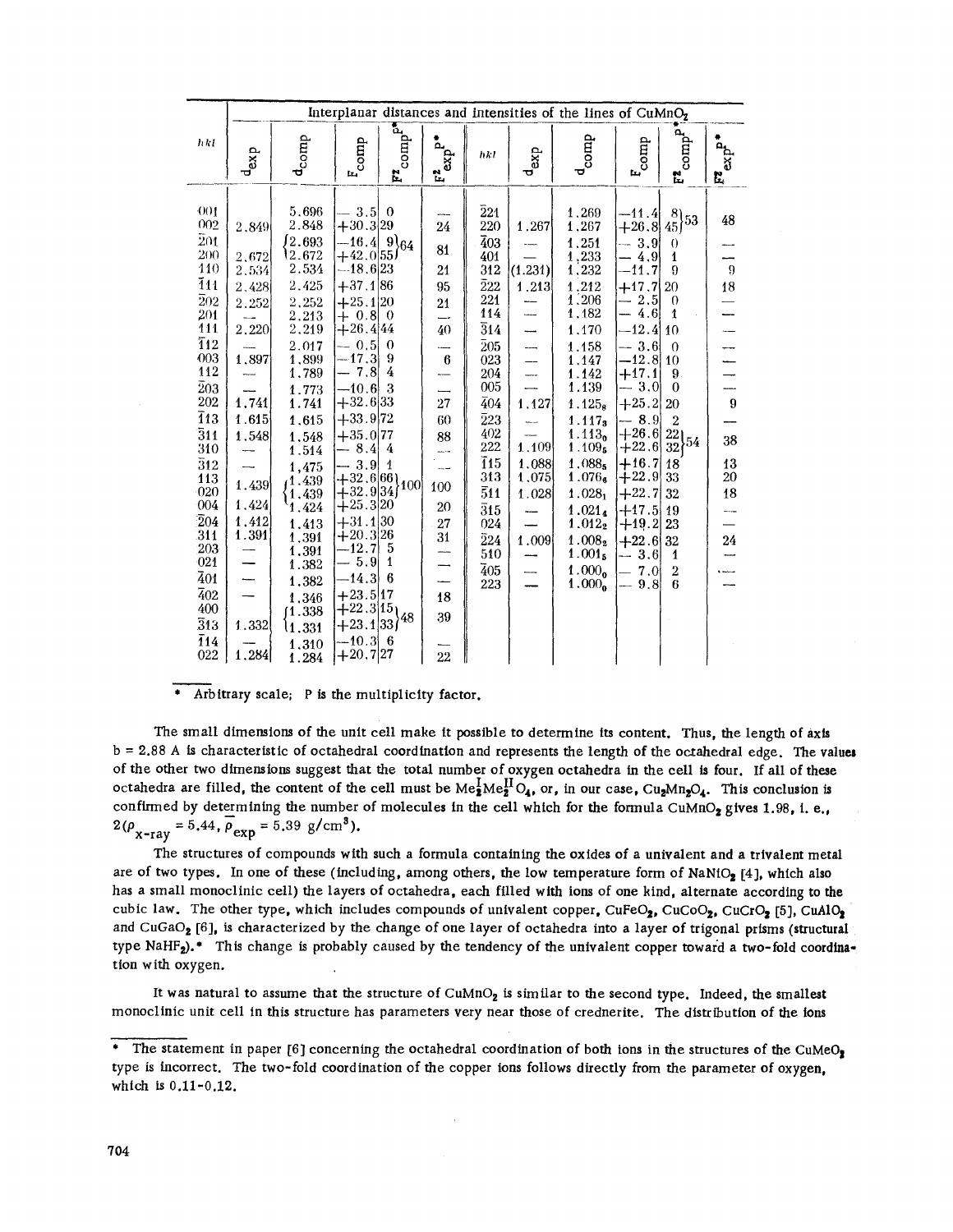

Fig. 1. Section of the electron density of  $\text{CuMnO}_2$  in the  $(x0z)$  plane. The electron density is given in arbitrary units.



Fig. 2. Structure of CuMnOz

in such a cell which does not contradict the intensities of the lines was assumed as a starting point. It corresponds to the space group  $C2/m$ . The Cu and Mn ions occupy positions without any degree of freedom; the ions of oxygen have two degrees of freedom  $(x$  and  $z)$ . To determine the coordinates  $x$  and  $z$ , a section of the electron density in the  $(x0z)$  plane was constructed. The signs of all amplitudes were determined by the positions of the heavy atoms. A sharp oxygen maximum appeared on the section (Fig. 1). However, since only 37 reflections were used in constructing the section, the results cannot be claimed to be very exact.

The positions of the atoms for  $CuMnO<sub>2</sub>$  in the space group C2/m are as follows:

> 2Mn in *2(a)* 000 2Cu in  $2(d)$  0  $1/2$   $1/2$ 40 in *4(i) xOz,*

where  $x = 0.41_6$  and  $z = 0.14_3$ .

The structure factors computed from these coordinates are given in the table. The structure of  $CuMnO<sub>2</sub>$ is shown in Fig. 2. Within the alternating layers of octahedra and trigonal prisms, the manganese ions occupy the centers of the octahedra and the copper ions, the midedges of the prisms.

The interatom ic distances are

| $Mn = O_1$ 2.28 $\AA$      | $Q_1 - Q_2 = 3.12 \text{\AA}$ |  |
|----------------------------|-------------------------------|--|
| $Mn - O_d$ 1.92A           | $O_1 - O_4$ 2.84A             |  |
| $Cu - O = 1.80 \text{\AA}$ | $Q_2 - Q_3$ 2.61 A            |  |
|                            | $Q_3 - Q_4$ 2.88Å.            |  |

Of the six oxygens in the neighborhood of a manganese ion,four are at the distance of 1.92 A from it and two at the distance of 2.28 A. The shared edges of octahedra are contracted. The Cu-O distance in the chain  $O-Cu-O$  is a little shorter than in other compounds of this type [5].

The formula CuMnO<sub>2</sub> corresponds to the ideal composition. Some x-ray diffraction data, among them the above-mentioned differences in the unit cell parameters of the synthetic and natural crednerite, and the observed variations in the intensities of the lines on powder photographs of different samples, indicate that the composition of this phase may vary. This is due, evidently, to the change of a part of the metallic ions to a different valence state and a resulting change in the number of metallic ions.

Because of the close similarity of the monoclinic structure of CuMnO<sub>2</sub> to that of the rhombohedral copper compounds of the CuMeO<sub>2</sub> type, it was supposed by analogy with NaNiO<sub>2</sub> [4] that there exists a high-temperature rhombohedral phase. However, photographs taken at 500'C (in air) revealed only the appearance of the phase  $\text{CuMn}_2\text{O}_4$ . It is possible that the transition requires a higher temperature and isolation of the sample from atmospheric oxygen.

The structure of crednerite, CuMnO<sub>2</sub>, is another example of the structural class with trigonal prisms containing atoms with a tendency toward two-fold coordination. Besides the already mentioned compounds of univalent copper, this class contains also the analogous silver compounds [7, 8], the halides (NaHF<sub>2</sub> with the HF<sub>2</sub> group) and the hydroxides Al(OH)<sub>3</sub> [9], CoHO<sub>2</sub> [10], CrHO<sub>2</sub> [11] and (AlLi) MnO<sub>2</sub>(OH)<sub>2</sub> [12]. In the latter the formation of linear groups is connected with the manifestation of hydrogen bonding.